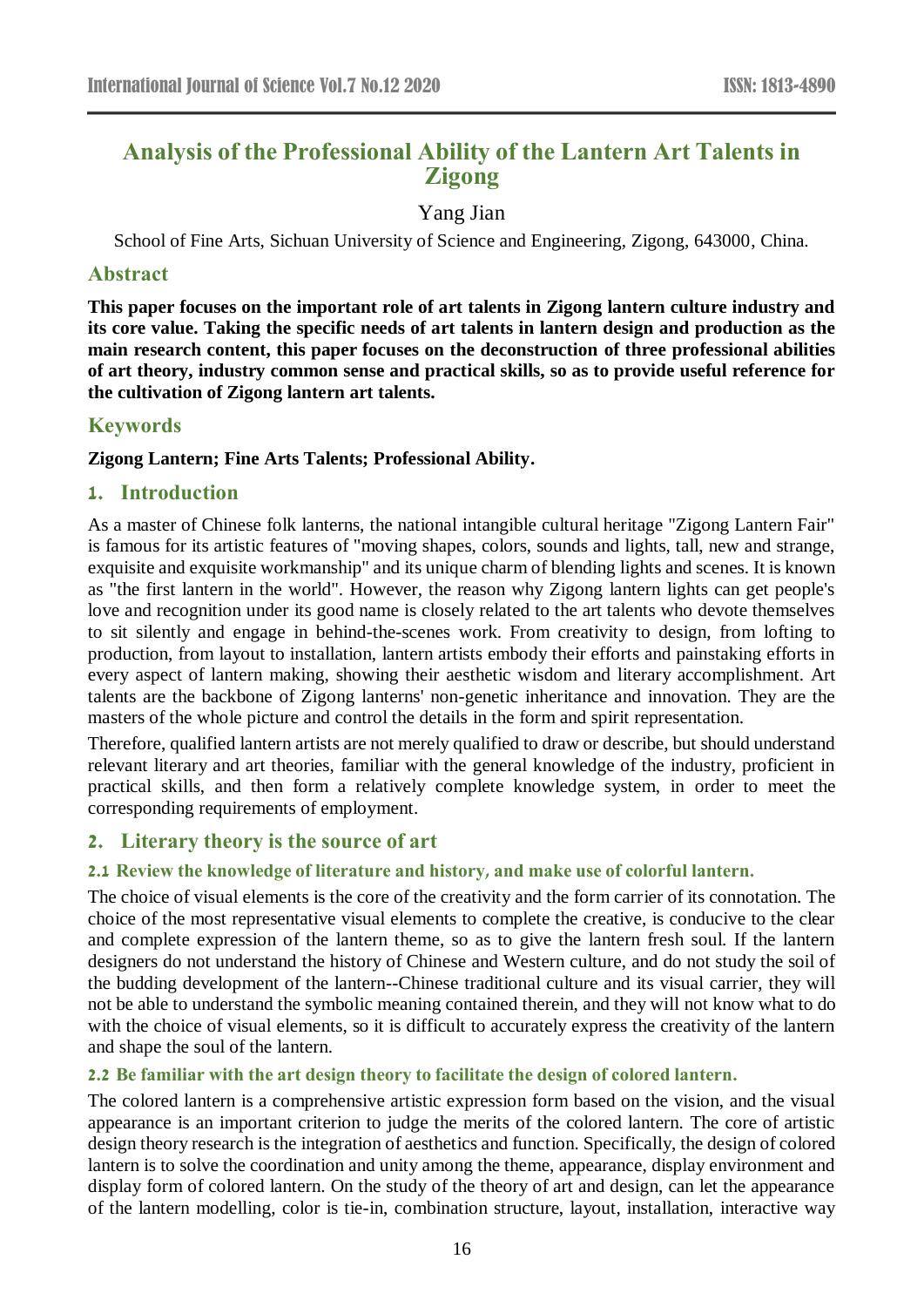according to the can depend on, make the lights accord with the aesthetic law of art and design work, be apt, light scene blend, interesting interactive, entertaining, so as to better realize the value of its aesthetic value and function.

## **3. It is necessary to be familiar with the general knowledge of the industry**

## **3.1 Familiar with industry terms, easy to communicate and cooperate.**

After years of development, Zigong lantern has formed the rule of making lantern with art talents as the core and multi-work cooperation, and subsequently produced a set of conventional industry terms, which are widely used in the process of designing and making colored lantern. Such as "sampling", "lead wire", "color" and other lantern terms, or such as "8#", "10#", "12#" and other wire models, if art workers do not understand the meaning of these special words, in the process of making the lantern will appear a lot of communication problems, hinder the communication and collaboration between various types of work, and then affect the efficiency of making the lantern. Therefore, to be familiar with industry terms is a compulsory course for lantern art talents.

#### **3.2 Understand the properties of materials and make good use of them.**

Zigong lanterns involve a wide range of lighting materials. Any material that can highlight the theme of the lanterns, enhance the visual beauty and enhance the artistic value can be used by Zigong lanterns. Therefore, a wide understanding of light materials, especially the functional characteristics of commonly used materials, in order to more reasonably apply it to the production of colored lantern, so as to give full play to the visual characteristics of different materials, wooden raw materials into clever artistic colored lantern.

## **3.3 Be familiar with the technological process and guide the production of colored lantern.**

Zigong lantern has developed up to now. Through the experience of all generations of lantern owners, it has formed a set of lantern making specifications with the basic process of "lofting", "sampling", "modeling", "electricity distribution", "color separation", "beautification" as the basic process. Each part has its own technological characteristics. On the basis of being familiar with the process flow of lantern making, art workers should take part in and guide every link of lantern making in combination with their own artistic quality. Lantern workers in the process, system according to the technological characteristics of each process clear division of labor, do their job, but limited to art accomplishment, their lantern stereo modelling, color is tie-in, beautification adornment, light source combination and the dynamic display and so on, the lights of the soul in aesthetic level beyond the work, only under the guidance of art workers, mechanical completion of all kinds of basic system lights work; Art talents work independently in specific links such as "lofting", "color separation" and "beautification", guide their work in other lantern making links, and integrate the relatively fragmentary lantern making work of each process into a systematic lantern making project. Therefore, in order to better tandem team work, art workers familiar with each lantern process is of course, very necessary.

In addition, with the rapid development of modern science and technology, such as: LED light source, 3D printing skeleton, holographic projection and other new materials, new technologies continue to emerge. As the lantern art talents, we need to keep the pioneering spirit of keeping pace with The Times. On the basis of fully understanding the characteristics of new materials and new technologies, we should combine them organically with traditional welding and binding technologies, and reasonably apply them to the production of lanterns. Only in this way can we better realize the connotation inheritance and form innovation of Zigong lanterns.

## **4. Mastering practical skills is the foundation of starting a career**

The main job of lantern artists is to design and make lanterns, and the core value is to control the theme and visual appearance of lanterns through skilled practical skills. If there is no solid basic art skills and skilled software operation skills, it will not be able to be competent for Zigong lantern art work.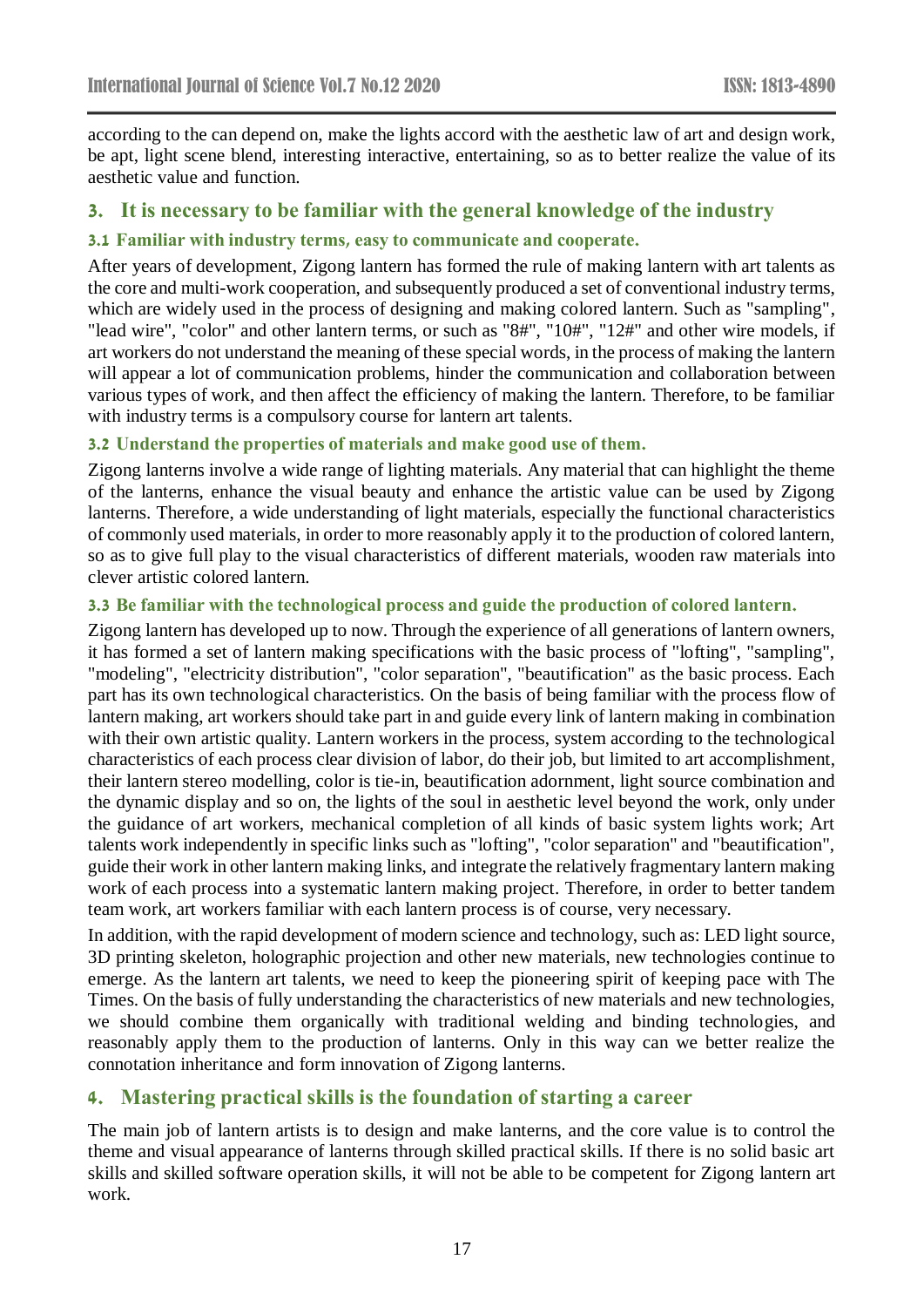#### **4.1 Specialized in hand-drawing skills, so as to concentrate and gather shapes.**

The importance of hand-drawing skills for graphic visual expression need not be repeated, it is the most basic professional accomplishment of art talents. In the process of designing and making colored lantern, the key steps of making lantern, such as sketching creativity, hard ground lofting and beautifying and decorating, are all involved in hand-drawing. Those with outstanding hand drawing ability can express the creative theme accurately and fully on the colored lantern sketch, or condenses the aesthetic concept in the colored lantern modeling appropriately and vividly. There is no doubt that hand-drawing skills are of great importance to Zigong lantern art talents.

#### **4.2 Be familiar with the shape of silk frame to guide the construction.**

As the core technology of Zigong colored lantern, wire frame modeling is mainly used as the raw material of iron wire or steel bar, and through manual welding, the three-dimensional processing of metal wire is completed in a form similar to the three-dimensional structure of computer model, so as to obtain the modeling outline of colored lantern. The accuracy of the shape of the wire frame is directly related to the visual aesthetic feeling of the lantern, which needs to be completed by electric welders under the guidance of art professionals. Therefore, it is an indispensable professional skill for lantern art talents to fully study the three-dimensional structure and combination form of all kinds of lantern materials, and to be familiar with the technical principle of silk frame modeling and the law of silk drawing. Only in this way can we correctly guide the modeling work of colored lantern in the actual lantern making process.

#### **4.3 Be good at computer graphics, so as to meet the needs of the time.**

In the production process of Zigong colored lantern, it involves effect drawing, construction drawing, demonstration animation, printing and lofting, printing fabric and other operational links, which need to be completed with the help of various computer software to varying degrees. Although some of the content can be replaced by hand drawing, the former is more artistic than computer software, while the latter is more precise, standard, normative and efficient. In terms of the actual lighting project, due to the time limit and the limitations of various standards and specifications, colorful lighting enterprises in order to comply with the market demand, or more use of computer software to complete the corresponding lighting operations. Therefore, CG expression skills are essential and crucial for Zigong lantern art talents.

#### **5. Conclusion**

To sum up, the dependence of Zigong lantern on art talents is obvious. As a lantern artist, he/she needs to have three professional abilities, namely, literary theory, industrial knowledge and practical skills, in order to enter the threshold of employment. At the same time, for the construction of knowledge system must not be limited to this, there should be such as: lantern brand design, brand promotion, derivatives, lantern show planning, communication skills, project management, materials budget, lantern culture the international spread of related fields such as basis, further enrich their own knowledge reserves, improve business comprehensive ability, can adapt the integration of supply and demand in the future market changes, and power transmission of Zigong lantern innovation, realize the healthy and sustainable development.

### **Acknowledgements**

This paper supported by project "Research on the integration of Zigong lantern culture inheritance and college art talent training", the project of Sichuan University of Science and Engineering (2015KY05).

## **References**

[1] Huang Li-ya, Guan Ren-kang. Art Lantern [M]. Chengdu: Sichuan Fine Arts Publishing House, 2013.